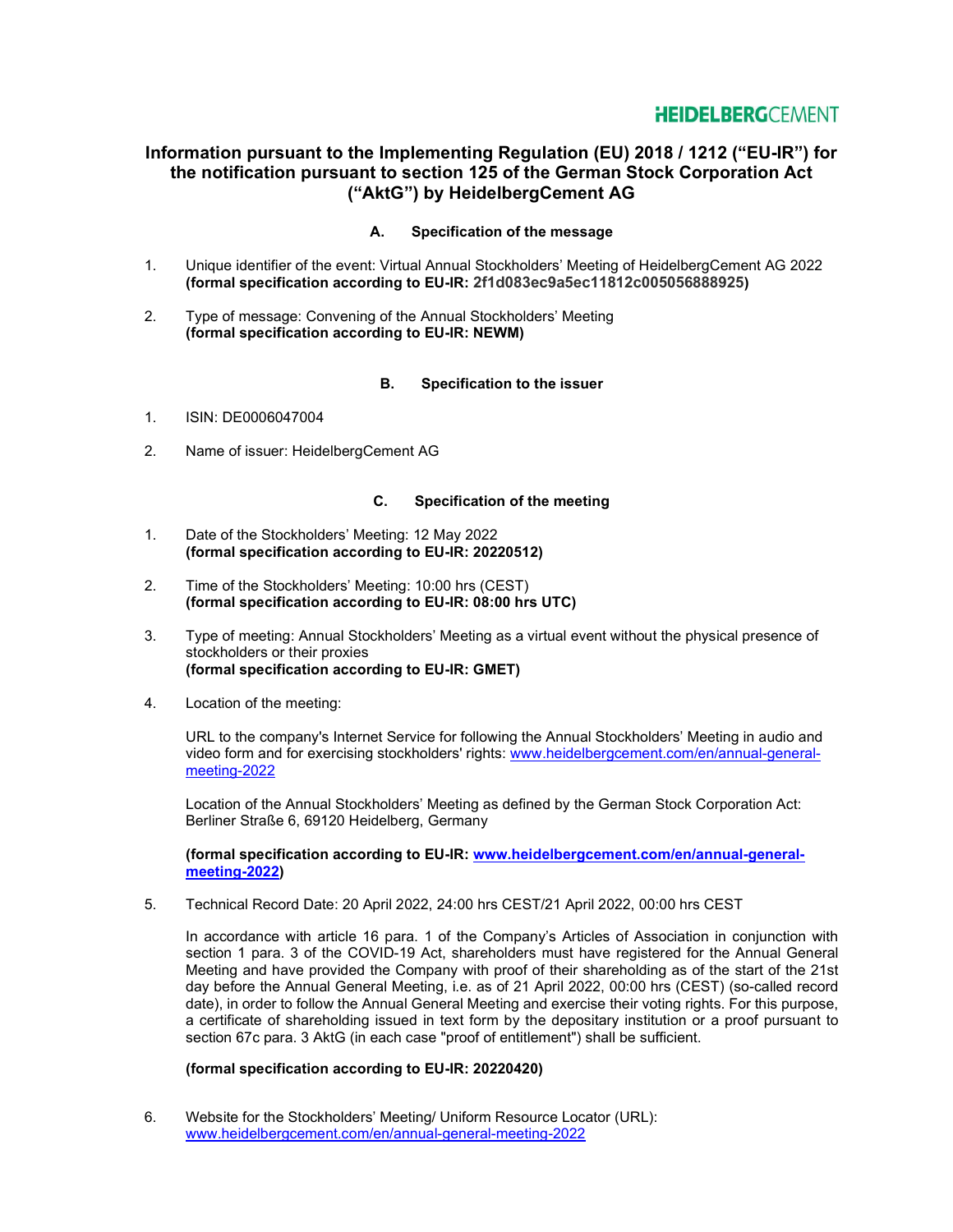### D. Participation in the Stockholders' Meeting

1. Method of participation by stockholder

Exercising the right to vote by postal voting

Exercising the right to vote by issuing proxy and voting instructions to the proxy holders designated by the Company

Following of the Annual Stockholders' Meeting via the video and audio broadcast

### (formal specification according to EU-IR: EV, PX)

2. Issuer deadline for the notification of participation

 Registration for Stockholders' Meeting until: 5 May 2022, 24:00 hrs. (CEST) (time of receipt is decisive)

 The exercise of voting rights by postal voting or the exercise of voting rights by issuing proxy and voting instructions to the proxy holders designated by the company require a timely notification. The relevant time limits for the exercise of these rights are set out in D.3.

#### (formal specification according to EU-IR: 20220505; 22:00 hrs UTC)

3. Issuer deadline for voting

 The exercise of voting rights by postal voting or the exercise of voting rights by issuing proxy and voting instructions to the proxy holders designated by the company is possible by letter until 11 May 2022 (the date the post is received), or email until 11 May 2022, 24:00 hrs (CEST) (admission relevant)

### (formal specification according to EU-IR: 20220511; 22:00 hrs UTC)

 or electronically via the investor portal www.heidelbergcement.com/en/annual-general-meeting-2022 until the time when voting begins in the virtual Annual Stockholders' Meeting on 12 May 2022.

#### (formal specification according to EU-IR: 20220512)

 Following the virtual Stockholders' Meeting via the video and audio broadcast will be possible on 12 May 2022 from 10:00 hrs (CEST) until the end of the Annual Stockholders' Meeting.

### (formal specification according to EU-IR: 20220512)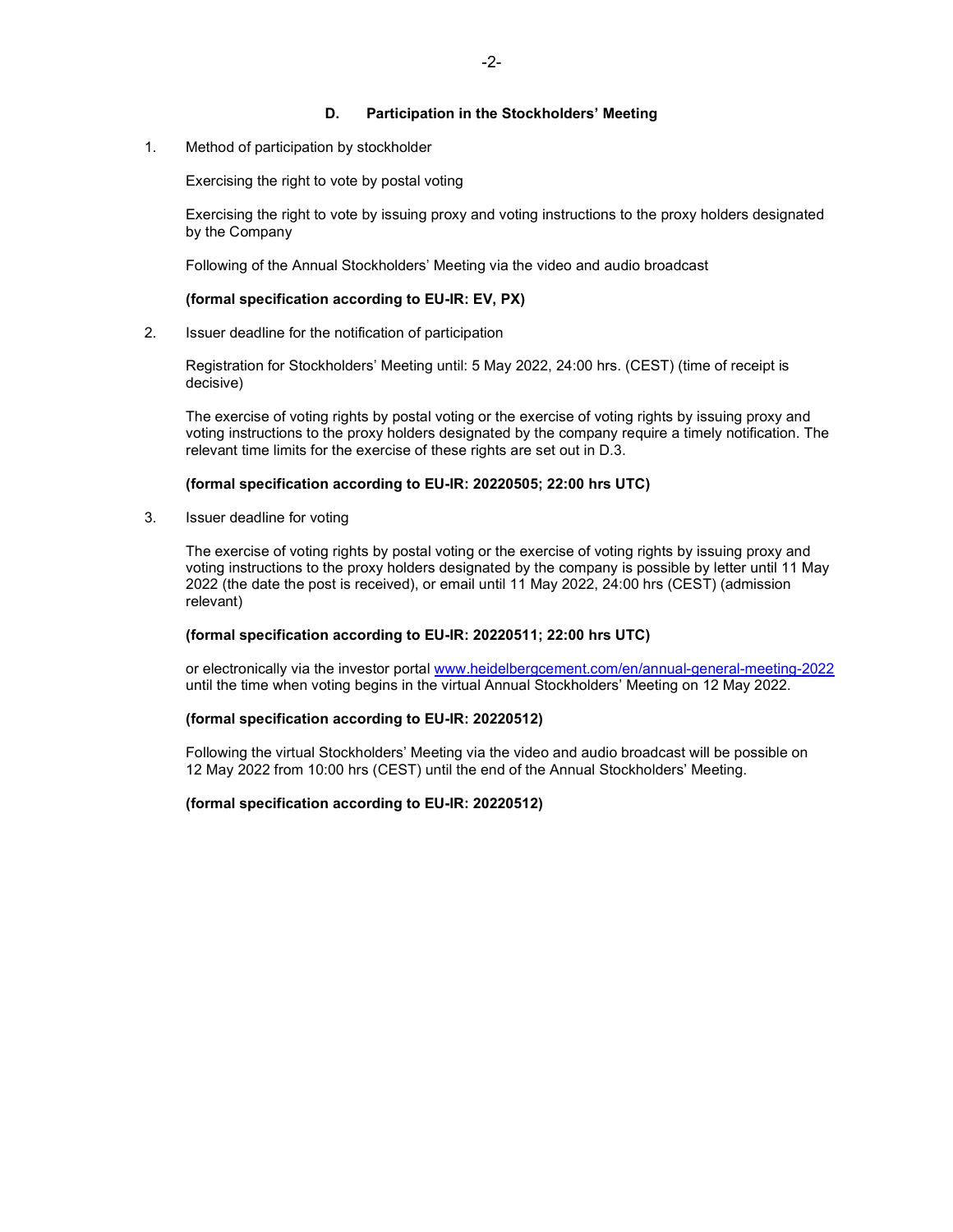### E. Agenda

### Agenda - Item 1

- 1. Unique identifier of the agenda item: 1
- 2. Title of the Agenda item: Submission of the adopted annual financial statements, the approved consolidated financial statements of the Group, the combined management report of HeidelbergCement AG and HeidelbergCement Group, as well as the report of the Supervisory Board for the 2021 financial year
- 3. Uniform Resource Locator (URL) of the materials: www.heidelbergcement.com/en/annual-generalmeeting-2022
- 4. Vote: none
- 5. Alternative voting options: none

#### Agenda - Item 2

- 1. Unique identifier of the agenda item: 2
- 2. Title of the agenda item: Resolution on the appropriation of the balance sheet profit
- 3. Uniform Resource Locator (URL) of the materials: www.heidelbergcement.com/en/annual-generalmeeting-2022
- 4. Vote: Binding vote (formal specification according to EU-IR: BV)
- 5. Alternative voting options: Vote in favour, Vote against, Abstention (formal specification according to EU-IR: VF; VA; AB)

### Agenda - Item 3a

- 1. Unique identifier of the Agenda item: 3a
- 2. Title of the agenda item: Resolution on the discharge of the Managing Board for the 2021 financial year – Dr. Dominik von Achten
- 3. Uniform Resource Locator (URL) of the materials: www.heidelbergcement.com/en/annual-generalmeeting-2022
- 4. Vote: Binding vote (formal specification according to EU-IR: BV)
- 5. Alternative voting options: Vote in favour, Vote against, Abstention (formal specification according to EU-IR: VF; VA; AB)

#### Agenda - Item 3b

- 1. Unique identifier of the agenda item: 3b
- 2. Title of the agenda item: Resolution on the discharge of the Managing Board for the 2021 financial year – Dr. Lorenz Näger
- 3. Uniform Resource Locator (URL) of the materials: www.heidelbergcement.com/en/annual-generalmeeting-2022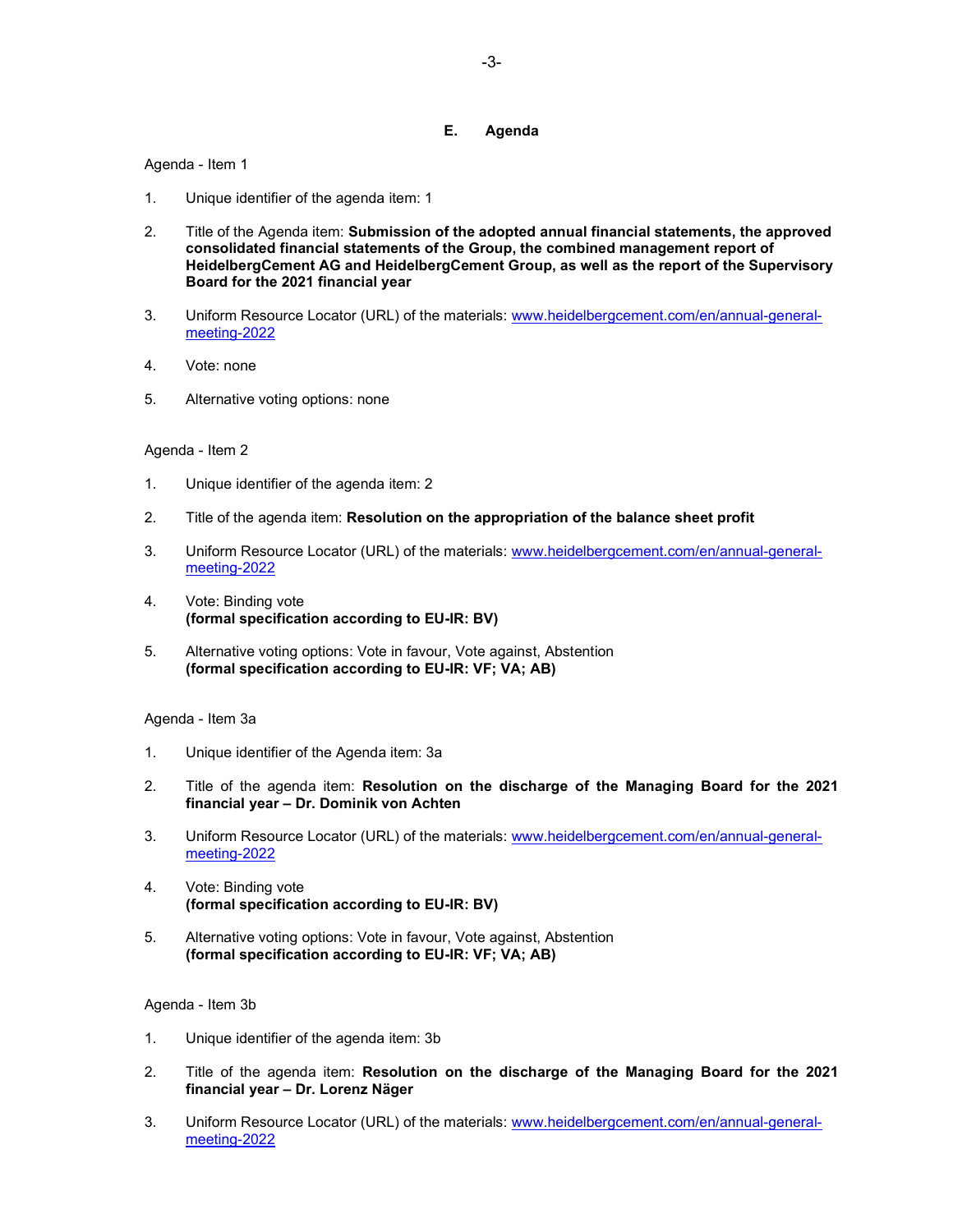- 4. Vote: Binding vote (formal specification according to EU-IR: BV)
- 5. Alternative voting options: Vote in favour, Vote against, Abstention (formal specification according to EU-IR: VF; VA; AB)

### Agenda - Item 3c

- 1. Unique identifier of the agenda item: 3c
- 2. Title of the agenda item: Resolution on the discharge of the Managing Board for the 2021 financial year – René Aldach
- 3. Uniform Resource Locator (URL) of the materials: www.heidelbergcement.com/en/annual-generalmeeting-2022
- 4. Vote: Binding vote (formal specification according to EU-IR: BV)
- 5. Alternative voting options: Vote in favour, Vote against, Abstention (formal specification according to EU-IR: VF; VA; AB)

#### Agenda - Item 3d

- 1. Unique identifier of the agenda item: 3d
- 2. Title of the agenda item: Resolution on the discharge of the Managing Board for the 2021 financial year – Kevin Gluskie
- 3. Uniform Resource Locator (URL) of the materials: www.heidelbergcement.com/en/annual-generalmeeting-2022
- 4. Vote: Binding vote (formal specification according to EU-IR: BV)
- 5. Alternative voting options: Vote in favour, Vote against, Abstention (formal specification according to EU-IR: VF; VA; AB)

#### Agenda - Item 3e

- 1. Unique identifier of the agenda item: 3e
- 2. Title of the agenda item: Resolution on the discharge of the Managing Board for the 2021 financial year – Hakan Gurdal
- 3. Uniform Resource Locator (URL) of the materials: www.heidelbergcement.com/en/annual-generalmeeting-2022
- 4. Vote: Binding vote (formal specification according to EU-IR: BV)
- 5. Alternative voting options: Vote in favour, Vote against, Abstention (formal specification according to EU-IR: VF; VA; AB)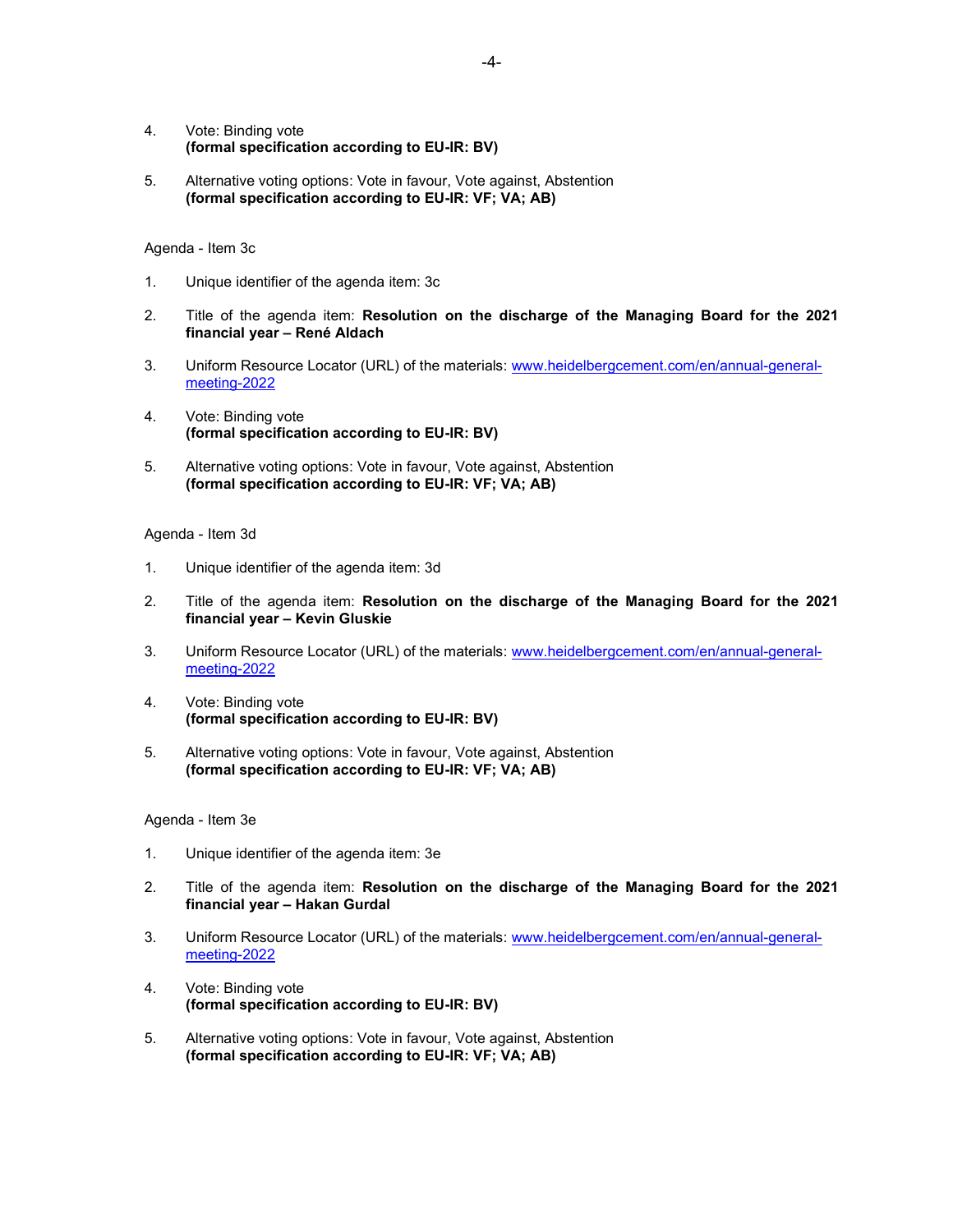#### Agenda - Item 3f

- 1. Unique identifier of the agenda item: 3f
- 2. Title of the agenda item: Resolution on the discharge of the Managing Board for the 2021 financial year – Ernest Jelito
- 3. Uniform Resource Locator (URL) of the materials: www.heidelbergcement.com/en/annual-generalmeeting-2022
- 4. Vote: Binding vote (formal specification according to EU-IR: BV)
- 5. Alternative voting options: Vote in favour, Vote against, Abstention (formal specification according to EU-IR: VF; VA; AB)

#### Agenda - Item 3g

- 1. Unique identifier of the agenda item: 3g
- 2. Title of the agenda item: Resolution on the discharge of the Managing Board for the 2021 financial year – Dr. Nicola Kimm
- 3. Uniform Resource Locator (URL) of the materials: www.heidelbergcement.com/en/annual-generalmeeting-2022
- 4. Vote: Binding vote (formal specification according to EU-IR: BV)
- 5. Alternative voting options: Vote in favour, Vote against, Abstention (formal specification according to EU-IR: VF; VA; AB)

#### Agenda - Item 3h

- 1. Unique identifier of the agenda item: 3h
- 2. Title of the agenda item: Resolution on the discharge of the Managing Board for the 2021 financial year – Dennis Lentz
- 3. Uniform Resource Locator (URL) of the materials: www.heidelbergcement.com/en/annual-generalmeeting-2022
- 4. Vote: Binding vote (formal specification according to EU-IR: BV)
- 5. Alternative voting options: Vote in favour, Vote against, Abstention (formal specification according to EU-IR: VF; VA; AB)

#### Agenda - Item 3i

- 1. Unique identifier of the agenda item: 3i
- 2. Title of the agenda item: Resolution on the discharge of the Managing Board for the 2021 financial year – Jon Morrish
- 3. Uniform Resource Locator (URL) of the materials: www.heidelbergcement.com/en/annual-generalmeeting-2022
- 4. Vote: Binding vote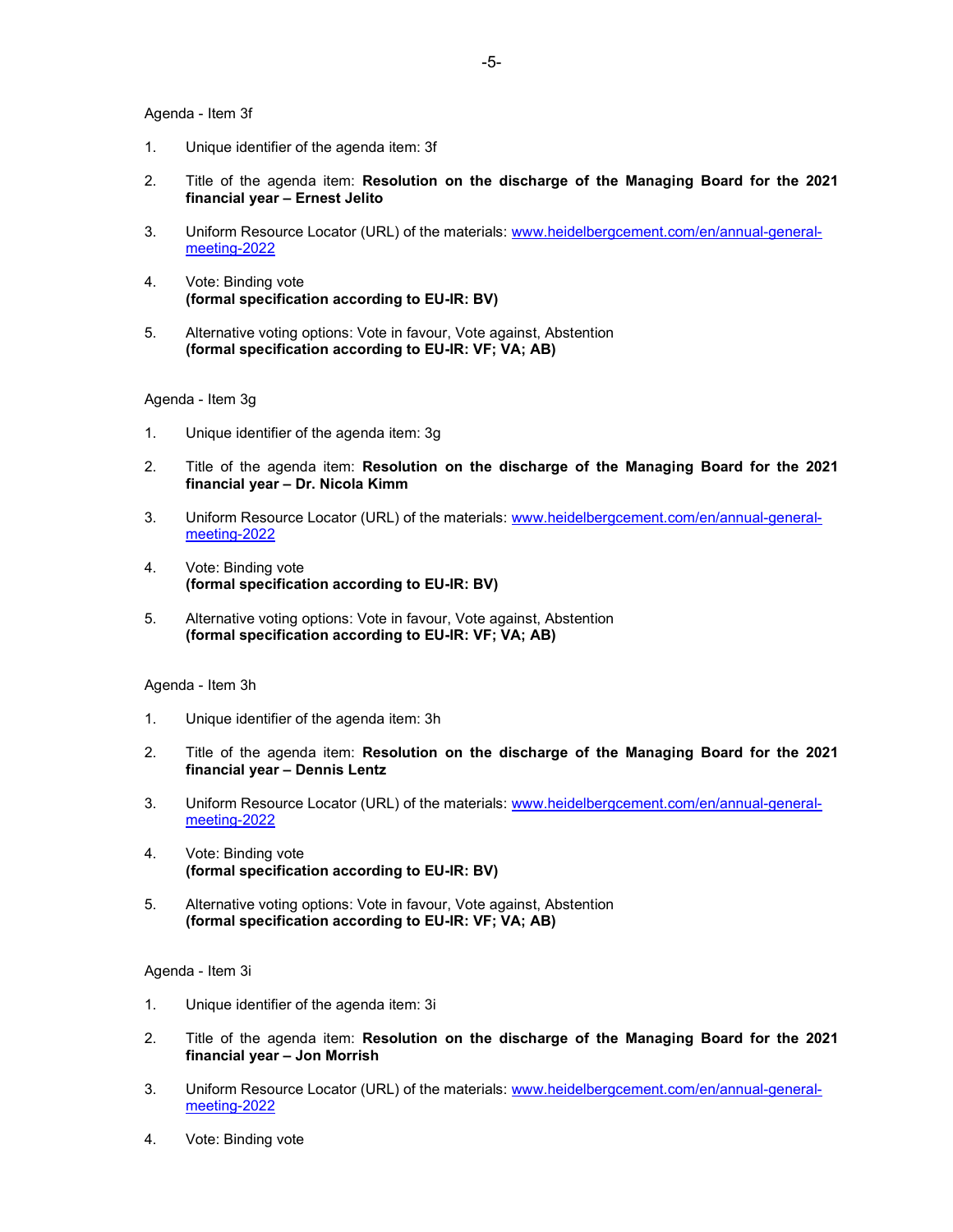5. Alternative voting options: Vote in favour, Vote against, Abstention (formal specification according to EU-IR: VF; VA; AB)

Agenda - Item 3j

- 1. Unique identifier of the agenda item: 3j
- 2. Title of the agenda item: Resolution on the discharge of the Managing Board for the 2021 financial year – Chris Ward
- 3. Uniform Resource Locator (URL) of the materials: www.heidelbergcement.com/en/annual-generalmeeting-2022
- 4. Vote: Binding vote (formal specification according to EU-IR: BV)
- 5. Alternative voting options: Vote in favour, Vote against, Abstention (formal specification according to EU-IR: VF; VA; AB)

### Agenda - Item 4a

- 1. Unique identifier of the agenda item: 4a
- 2. Title of the agenda item: Resolution on the discharge of the Supervisory Board for the 2021 financial year – Fritz-Jürgen Heckmann
- 3. Uniform Resource Locator (URL) of the materials: www.heidelbergcement.com/en/annual-generalmeeting-2022
- 4. Vote: Binding vote (formal specification according to EU-IR: BV)
- 5. Alternative voting options: Vote in favour, Vote against, Abstention (formal specification according to EU-IR: VF; VA; AB)

### Agenda - Item 4b

- 1. Unique identifier of the agenda item: 4b
- 2. Title of the agenda item: Resolution on the discharge of the Supervisory Board for the 2021 financial year – Heinz Schmitt
- 3. Uniform Resource Locator (URL) of the materials: www.heidelbergcement.com/en/annual-generalmeeting-2022
- 4. Vote: Binding vote (formal specification according to EU-IR: BV)
- 5. Alternative voting options: Vote in favour, Vote against, Abstention (formal specification according to EU-IR: VF; VA; AB)

### Agenda - Item 4c

1. Unique identifier of the agenda item: 4c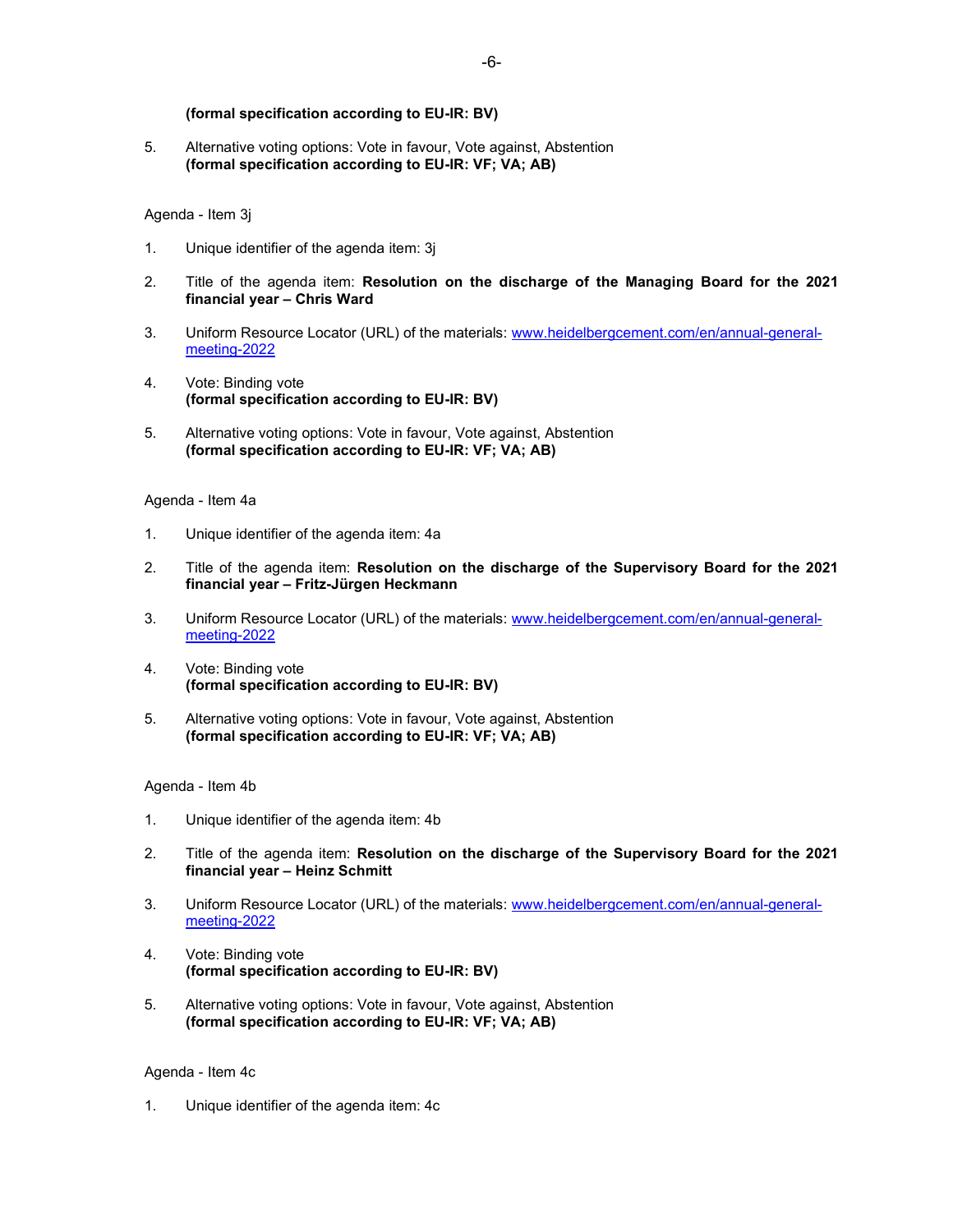- 2. Title of the agenda item: Resolution on the discharge of the Supervisory Board for the 2021 financial year – Barbara Breuninger
- 3. Uniform Resource Locator (URL) of the materials: www.heidelbergcement.com/en/annual-generalmeeting-2022
- 4. Vote: Binding vote (formal specification according to EU-IR: BV)
- 5. Alternative voting options: Vote in favour, Vote against, Abstention (formal specification according to EU-IR: VF; VA; AB)

### Agenda - Item 4d

- 1. Unique identifier of the agenda item: 4d
- 2. Title of the agenda item: Resolution on the discharge of the Supervisory Board for the 2021 financial year – Birgit Jochens
- 3. Uniform Resource Locator (URL) of the materials: www.heidelbergcement.com/en/annual-generalmeeting-2022
- 4. Vote: Binding vote (formal specification according to EU-IR: BV)
- 5. Alternative voting options: Vote in favour, Vote against, Abstention (formal specification according to EU-IR: VF; VA; AB)

### Agenda - Item 4e

- 1. Unique identifier of the agenda item: 4e
- 2. Title of the agenda item: Resolution on the discharge of the Supervisory Board for the 2021 financial year – Ludwig Merckle
- 3. Uniform Resource Locator (URL) of the materials: www.heidelbergcement.com/en/annual-generalmeeting-2022
- 4. Vote: Binding vote (formal specification according to EU-IR: BV)
- 5. Alternative voting options: Vote in favour, Vote against, Abstention (formal specification according to EU-IR: VF; VA; AB)

#### Agenda - Item 4f

- 1. Unique identifier of the agenda item: 4f
- 2. Title of the agenda item: Resolution on the discharge of the Supervisory Board for the 2021 financial year – Tobias Merckle
- 3. Uniform Resource Locator (URL) of the materials: www.heidelbergcement.com/en/annual-generalmeeting-2022
- 4. Vote: Binding vote (formal specification according to EU-IR: BV)
- 5. Alternative voting options: Vote in favour, Vote against, Abstention (formal specification according to EU-IR: VF; VA; AB)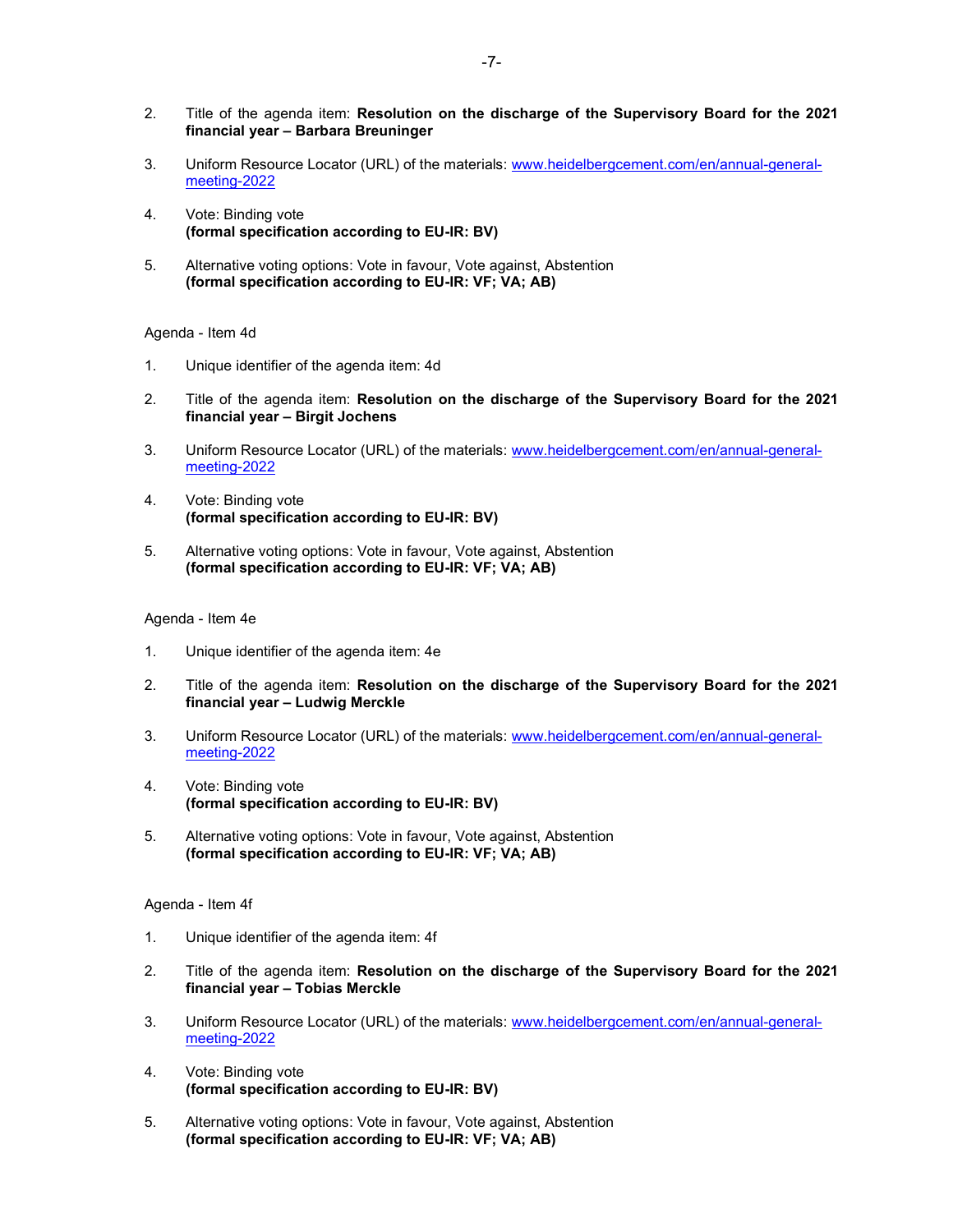#### Agenda - Item 4g

- 1. Unique identifier of the agenda item: 4g
- 2. Title of the agenda item: Resolution on the discharge of the Supervisory Board for the 2021 financial year – Luka Mucic
- 3. Uniform Resource Locator (URL) of the materials: www.heidelbergcement.com/en/annual-generalmeeting-2022
- 4. Vote: Binding vote (formal specification according to EU-IR: BV)
- 5. Alternative voting options: Vote in favour, Vote against, Abstention (formal specification according to EU-IR: VF; VA; AB)

#### Agenda - Item 4h

- 1. Unique identifier of the agenda item: 4h
- 2. Title of the agenda item: Resolution on the discharge of the Supervisory Board for the 2021 financial year – Dr. Ines Ploss
- 3. Uniform Resource Locator (URL) of the materials: www.heidelbergcement.com/en/annual-generalmeeting-2022
- 4. Vote: Binding vote (formal specification according to EU-IR: BV)
- 5. Alternative voting options: Vote in favour, Vote against, Abstention (formal specification according to EU-IR: VF; VA; AB)

### Agenda - Item 4i

- 1. Unique identifier of the agenda item: 4i
- 2. Title of the agenda item: Resolution on the discharge of the Supervisory Board for the 2021 financial year – Peter Riedel
- 3. Uniform Resource Locator (URL) of the materials: www.heidelbergcement.com/en/annual-generalmeeting-2022
- 4. Vote: Binding vote (formal specification according to EU-IR: BV)
- 5. Alternative voting options: Vote in favour, Vote against, Abstention (formal specification according to EU-IR: VF; VA; AB)

#### Agenda - Item 4j

- 1. Unique identifier of the agenda item: 4j
- 2. Title of the agenda item: Resolution on the discharge of the Supervisory Board for the 2021 financial year – Werner Schraeder
- 3. Uniform Resource Locator (URL) of the materials: www.heidelbergcement.com/en/annual-generalmeeting-2022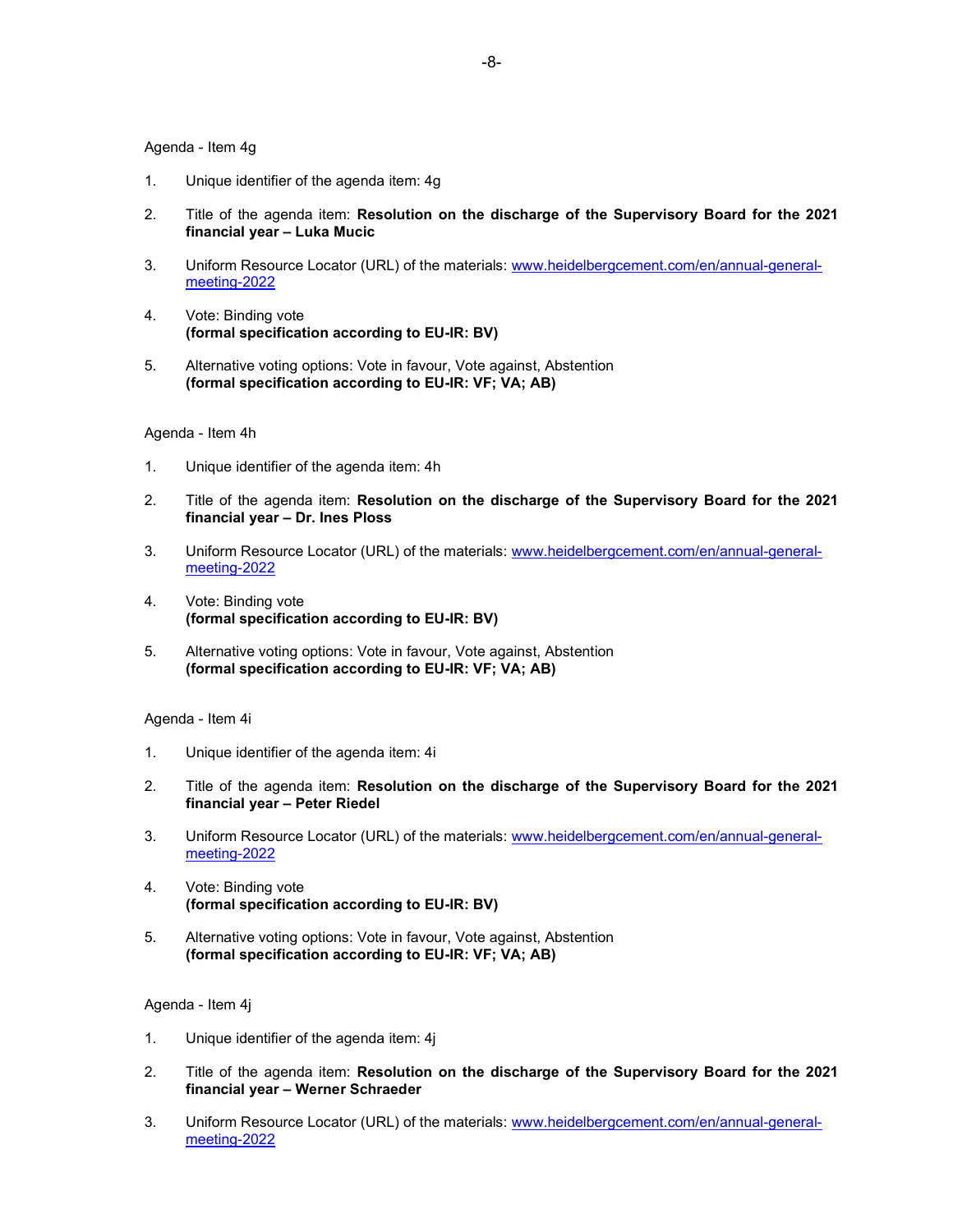- 4. Vote: Binding vote (formal specification according to EU-IR: BV)
- 5. Alternative voting options: Vote in favour, Vote against, Abstention (formal specification according to EU-IR: VF; VA; AB)

### Agenda - Item 4k

- 1. Unique identifier of the agenda item: 4k
- 2. Title of the agenda item: Resolution on the discharge of the Supervisory Board for the 2021 financial year – Margret Suckale
- 3. Uniform Resource Locator (URL) of the materials: www.heidelbergcement.com/en/annual-generalmeeting-2022
- 4. Vote: Binding vote (formal specification according to EU-IR: BV)
- 5. Alternative voting options: Vote in favour, Vote against, Abstention (formal specification according to EU-IR: VF; VA; AB)

### Agenda - Item 4l

- 1. Unique identifier of the agenda item: 4l
- 2. Title of the agenda item: Resolution on the discharge of the Supervisory Board for the 2021 financial year – Univ.-Prof. Dr. Marion Weissenberger-Eibl
- 3. Uniform Resource Locator (URL) of the materials: www.heidelbergcement.com/en/annual-generalmeeting-2022
- 4. Vote: Binding vote (formal specification according to EU-IR: BV)
- 5. Alternative voting options: Vote in favour, Vote against, Abstention (formal specification according to EU-IR: VF; VA; AB)

### Agenda - Item 5

- 1. Unique identifier of the agenda item: 5
- 2. Title of the agenda item: Resolution on the appointment of the auditor for the 2022 financial year
- 3. Uniform Resource Locator (URL) of the materials: www.heidelbergcement.com/en/annual-generalmeeting-2022
- 4. Vote: Binding vote (formal specification according to EU-IR: BV)
- 5. Alternative voting options: Vote in favour, Vote against, Abstention (formal specification according to EU-IR: VF; VA; AB)

### Agenda - Item 6a

1. Unique identifier of the agenda item: 6a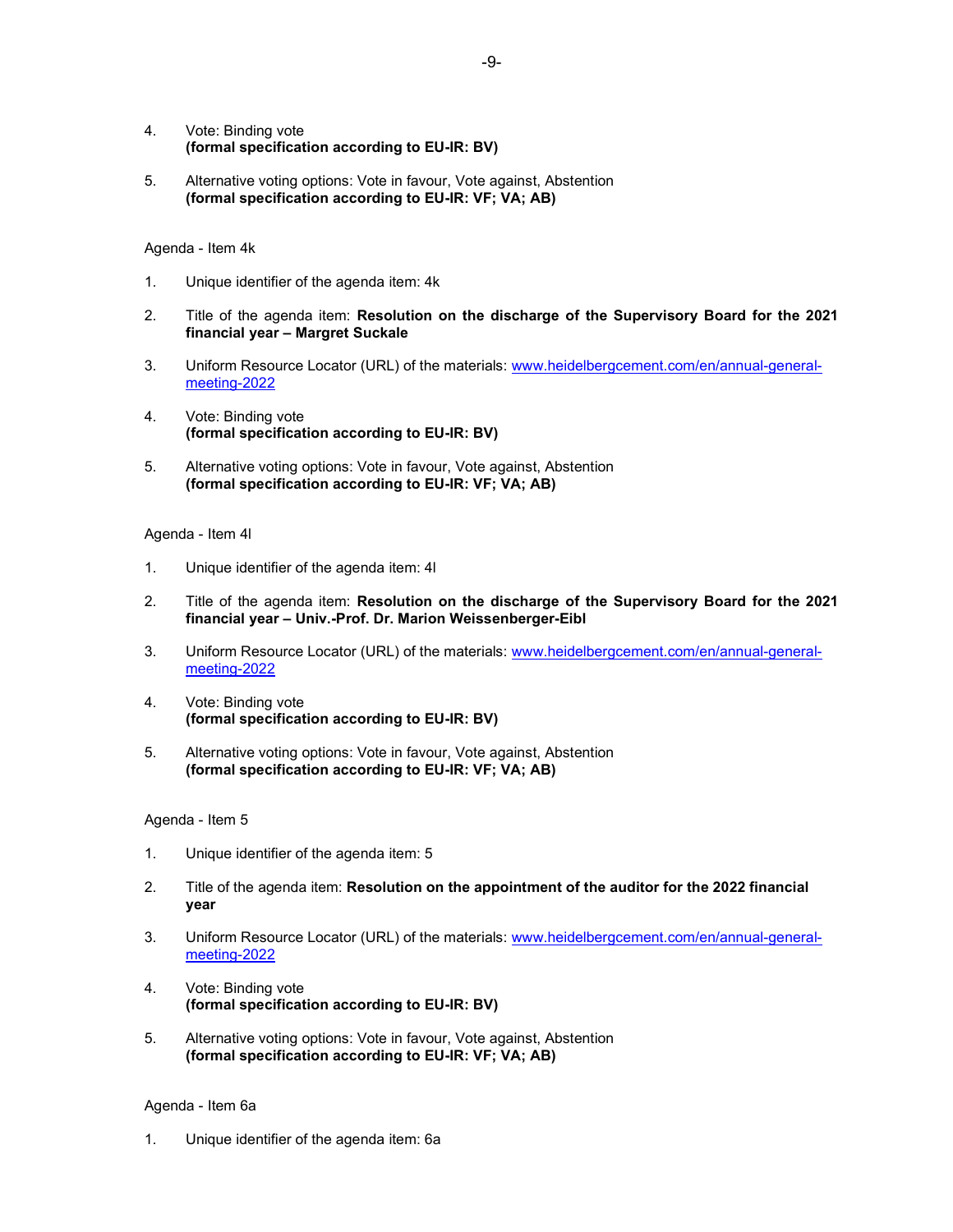- 3. Uniform Resource Locator (URL) of the materials: www.heidelbergcement.com/en/annual-generalmeeting-2022
- 4. Vote: Binding vote (formal specification according to EU-IR: BV)
- 5. Alternative voting options: Vote in favour, Vote against, Abstention (formal specification according to EU-IR: VF; VA; AB)

### Agenda - Item 6b

- 1. Unique identifier of the agenda item: 6b
- 2. Title of the agenda item: Election of a replacement to the Supervisory Board Dr. Sopna Sury
- 3. Uniform Resource Locator (URL) of the materials: www.heidelbergcement.com/en/annual-generalmeeting-2022
- 4. Vote: Binding vote (formal specification according to EU-IR: BV)
- 5. Alternative voting options: Vote in favour, Vote against, Abstention (formal specification according to EU-IR: VF; VA; AB)

### Agenda - Item 7

- 1. Unique identifier of the agenda item: 7
- 2. Title of the agenda item: Resolution on the approval of the remuneration report for the financial year 2021
- 3. Uniform Resource Locator (URL) of the materials: www.heidelbergcement.com/en/annual-generalmeeting-2022
- 4. Vote: Advisory vote (formal specification according to EU-IR: AV)
- 5. Alternative voting options: Vote in favour, Vote against, Abstention (formal specification according to EU-IR: VF; VA; AB)